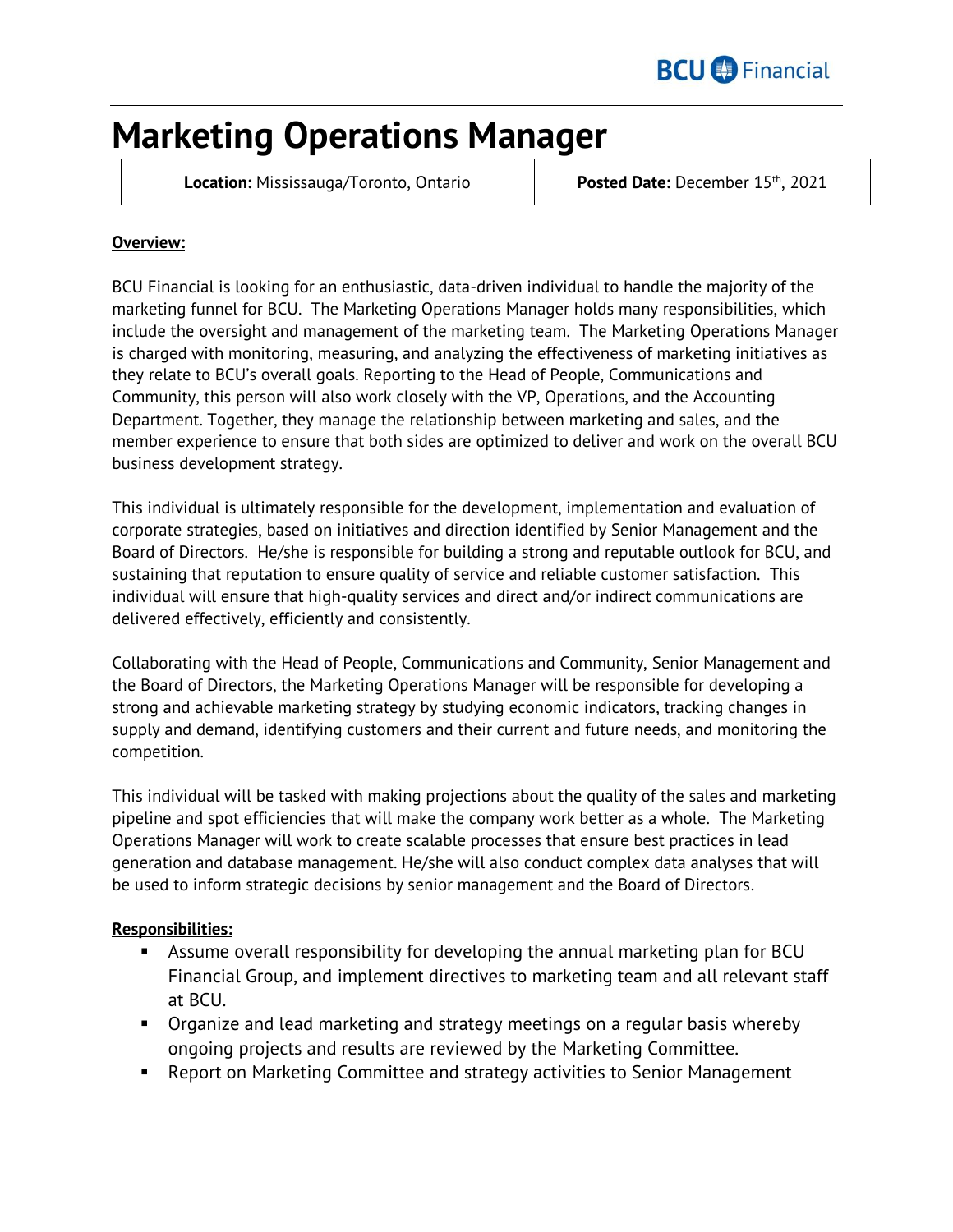- Create and maintain open lines of communication with all other departments and entities within BCU Financial Group.
- **Prepare new product marketing plans for product introductions in cooperation with** Senior Management.
- Contribute to marketing effectiveness by identifying short-term and long-range issues that must be addressed
- **Provide short and long-term market forecasts and reports by directing market** research collection, analysis, and interpretation of market data.
- Influence present and future products by determining and evaluating current and future market trends.
- Manage technical aspects of key marketing systems (marketing automation, customer relationship management used to generate, distribute, and report on leads or sales.
- **Establish and maintain scalable processes that ensure best practices in any given** campaign.
- **EXP** Create and maintain metrics reports on marketing and sales activities, effectiveness, and business impact.
- Analyze marketing and sales data to develop insights and make recommendations on areas for optimization.
- Evaluate new technologies and add-on applications to improve and optimize marketing team performance.
- Recommend options and courses of action.
- Determine BCU presence at conventions, conferences, annual meetings, trade shows, seminars, community events, etc.
- Complete marketing department operational tasks and achieve financial objectives by operating within an approved budget.
- Maintain marketing staff work ethic by monitoring and appraising work results. Providing feedback and direction, and disciplining employees, as necessary.
- Maintain professional and technical knowledge by attending educational workshops.
- Stay on top of trends by reviewing professional publications, establishing personal networks, and participating in professional societies and special interest groups.
- **Contribute to team effort by accomplishing various tasks as needed.**
- **Manage positive company brand and reputation both internally and externally.**

## **Requirements:**

- BA, college certificate, diploma, or equivalent working experience.
- Past experience in public relations, corporate communications, content marketing, relationship management, or business development.
- Strong computer skills, analytical skills (including use of Microsoft Excel) and experience with reporting and data analysis.